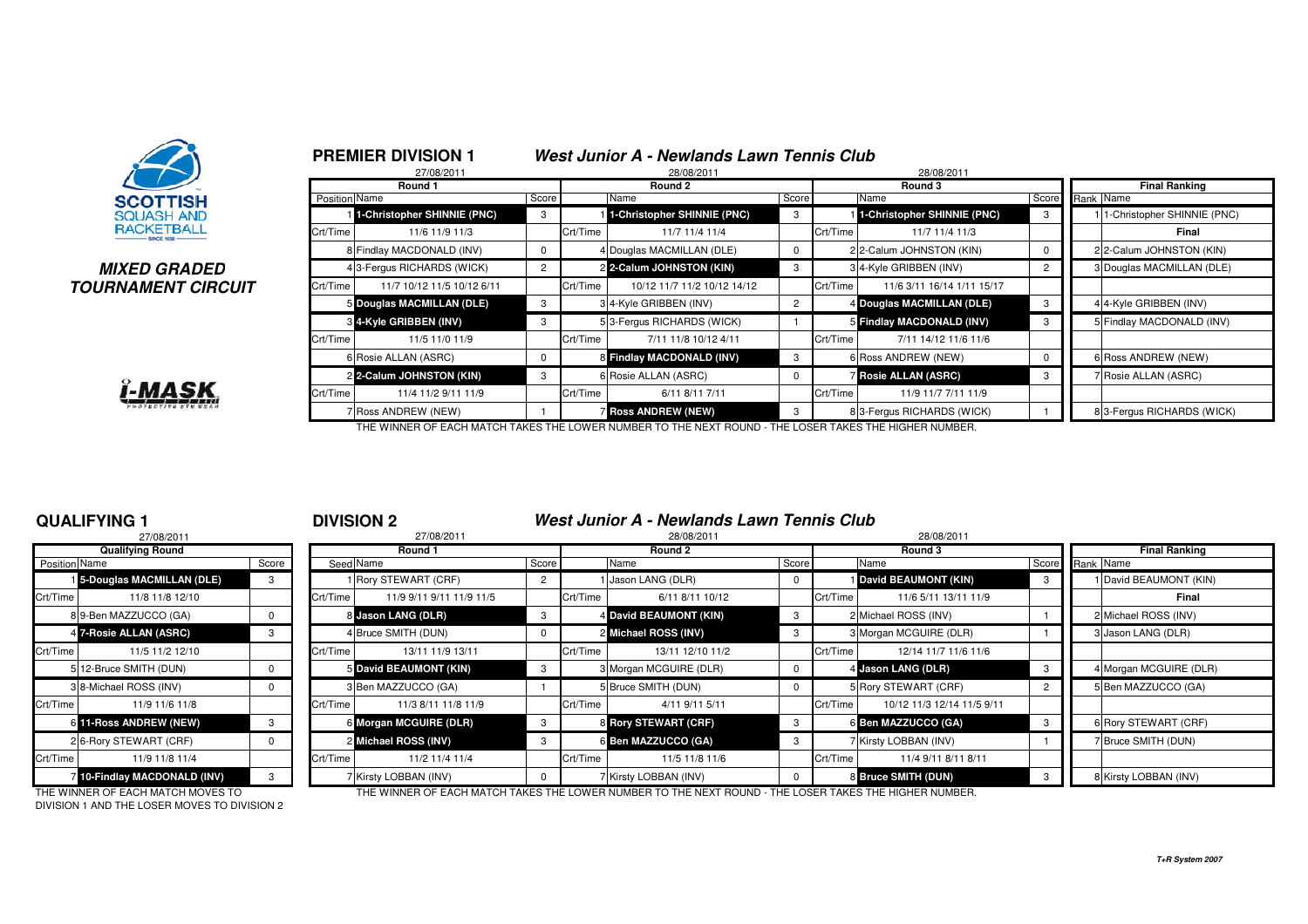### **QUALIFYING 2**

## **DIVISION 3**<br>27/08/2011<br>28/08/2011<br>28/08/2011

|               | 27/08/2011                |                |          | 27/08/2011                 |                | 28/08/2011 |                            |                |          | 28/08/2011                  |  |  |
|---------------|---------------------------|----------------|----------|----------------------------|----------------|------------|----------------------------|----------------|----------|-----------------------------|--|--|
|               | <b>Qualifying Round</b>   |                |          | Round 1                    |                |            | Round 2                    |                |          | Round 3                     |  |  |
| Position Name |                           | Score          |          | Seed Name                  | Score          |            | Name                       | Score          |          | Name                        |  |  |
|               | 13-David BEAUMONT (KIN)   | 3              |          | David TOLLAND (GIF)        | 3              |            | 1 David TOLLAND (GIF)      | $\overline{2}$ |          | <b>Elspeth YOUNG (KIN)</b>  |  |  |
| Crt/Time      | 11/5 11/7 8/11 16/18 11/4 |                | Crt/Time | 2/11 11/9 11/7 11/9        |                | Crt/Time   | 5/11 6/11 11/9 11/2 9/11   |                | Crt/Time | 14/12 11/9 1                |  |  |
|               | 8 17-David TOLLAND (GIF)  | $\overline{2}$ |          | 8 Harry ANDERSON (WC)      |                |            | 4 Elspeth YOUNG (KIN)      | 3              |          | 2 Ewan HEARNS (INV)         |  |  |
|               | 4 15-Morgan MCGUIRE (DLR) | 3              |          | 4 Stuart PITT (GIF)        | 2              |            | 2 Claire GADSBY (CRF)      |                |          | 3 Claire GADSBY (CRF)       |  |  |
| Crt/Time      | 13/11 11/8 11/9           |                | Crt/Time | 11/4 11/8 8/11 6/11 11/6   |                | Crt/Time   | 2/11 15/13 9/11 7/11       |                | Crt/Time | 5/11 7/11 17                |  |  |
|               | 5 20-Stuart PITT (GIF)    | $\Omega$       |          | 5 Elspeth YOUNG (KIN)      | 3              |            | <b>8 Ewan HEARNS (INV)</b> | 3              |          | 4 David TOLLAND (GIF)       |  |  |
|               | 3 16-Kirsty LOBBAN (INV)  | 3              |          | 3 Kerri NICOLL (NEW)       | $\overline{2}$ |            | 5 Stuart PITT (GIF)        | 3              |          | 5 Stuart PITT (GIF)         |  |  |
| Crt/Time      | 12/10 11/6 11/6           |                | Crt/Time | 9/11 11/6 7/1 1 11/4 11/8  |                | Crt/Time   | 11/7 9/11 11/13 11/8 11/5  |                | Crt/Time | 11/5 2/11 11/9              |  |  |
|               | 6 19-Kerri NICOLL (NEW)   | $\Omega$       |          | 6 Ewan HEARNS (INV)        | 3              |            | 8 Harry ANDERSON (WC)      | $\overline{2}$ |          | 6 Martin ROSS (INV)         |  |  |
|               | 2 14-Jason LANG (DLR)     | 3              |          | 2 Martin ROSS (INV)        |                |            | 6 Kerri NICOLL (NEW)       | 2              |          | <b>7 Kerri NICOLL (NEW)</b> |  |  |
| Crt/Time      | 11/2 11/6 12/10           |                | Crt/Time | 11/9 9/11 6/11 7/11        |                | Crt/Time   | 11/9 8/11 0/11 11/6 8/11   |                | Crt/Time | 4/11 3/11 11/7 11           |  |  |
|               | 18-Martin ROSS (INV)      |                |          | <b>Claire GADSBY (CRF)</b> | 3              |            | 7 Martin ROSS (INV)        | 3              |          | 8 Harry ANDERSON (WC        |  |  |

DIVISION 2 AND THE LOSER MOVES TO DIVISION 3



| Qualifying Round |                           |       | Round 1  |                              |       |          | Round 2                   |       |          | Round 3                    |       |  | Final Ranking         |  |  |
|------------------|---------------------------|-------|----------|------------------------------|-------|----------|---------------------------|-------|----------|----------------------------|-------|--|-----------------------|--|--|
| Position Name    |                           | Score |          | Seed Name                    | Score |          | Name                      | Score |          | Name                       | Score |  | Rank Name             |  |  |
|                  | 13-David BEAUMONT (KIN)   |       |          | David TOLLAND (GIF)          |       |          | 1 David TOLLAND (GIF)     |       |          | <b>Elspeth YOUNG (KIN)</b> |       |  | 1 Elspeth YOUNG (KIN) |  |  |
| Crt/Time         | 11/5 11/7 8/11 16/18 11/4 |       | Crt/Time | 2/11 11/9 11/7 11/9          |       | Crt/Time | 5/11 6/11 11/9 11/2 9/11  |       | Crt/Time | 14/12 11/9 11/9            |       |  | Final                 |  |  |
|                  | 8 17-David TOLLAND (GIF)  |       |          | 8 Harry ANDERSON (WC)        |       |          | 4 Elspeth YOUNG (KIN)     |       |          | 2 Ewan HEARNS (INV)        |       |  | 2 Ewan HEARNS (INV)   |  |  |
|                  | 4 15-Morgan MCGUIRE (DLR) |       |          | Stuart PITT (GIF)            |       |          | 2 Claire GADSBY (CRF)     |       |          | 3 Claire GADSBY (CRF)      |       |  | 3 David TOLLAND (GIF) |  |  |
| Crt/Time I       | 13/11 11/8 11/9           |       | Crt/Time | 11/4 11/8 8/11 6/11 11/6     |       | Crt/Time | 2/11 15/13 9/11 7/11      |       | Crt/Time | 5/11 7/11 17/19            |       |  |                       |  |  |
|                  | 5 20-Stuart PITT (GIF)    |       |          | 5 Elspeth YOUNG (KIN)        | 3     |          | 3 Ewan HEARNS (INV)       | -3    |          | 4 David TOLLAND (GIF)      |       |  | 4 Claire GADSBY (CRF) |  |  |
|                  | 3 16-Kirsty LOBBAN (INV)  |       |          | 3 Kerri NICOLL (NEW)         |       |          | 5 Stuart PITT (GIF)       |       |          | 5 Stuart PITT (GIF)        |       |  | 5 Stuart PITT (GIF)   |  |  |
| Crt/Time         | 12/10 11/6 11/6           |       | Crt/Time | 9/11 11/6 7/1 1 11/4 11/8    |       | Crt/Time | 11/7 9/11 11/13 11/8 11/5 |       | Crt/Time | 11/5 2/11 11/9 11/9        |       |  |                       |  |  |
|                  | 6 19-Kerri NICOLL (NEW)   |       |          | 6 Ewan HEARNS (INV)          |       |          | 8 Harry ANDERSON (WC)     |       |          | 6 Martin ROSS (INV)        |       |  | 6 Martin ROSS (INV)   |  |  |
|                  | 2 14-Jason LANG (DLR)     |       |          | 2 Martin ROSS (INV)          |       |          | 6 Kerri NICOLL (NEW)      |       |          | <b>Kerri NICOLL (NEW)</b>  |       |  | 7 Kerri NICOLL (NEW)  |  |  |
| Crt/Time I       | 11/2 11/6 12/10           |       | Crt/Time | 11/9 9/11 6/11 7/11          |       | Crt/Time | 11/9 8/11 0/11 11/6 8/11  |       | Crt/Time | 4/11 3/11 11/7 11/7 13/11  |       |  |                       |  |  |
|                  | 718-Martin ROSS (INV)     |       |          | <b>Z</b> Claire GADSBY (CRF) |       |          | 7 Martin ROSS (INV)       |       |          | 8 Harry ANDERSON (WC)      |       |  | 8 Harry ANDERSON (WC) |  |  |

THE WINNER OF EACH MATCH MOVES TO THE THE WINNER OF EACH MATCH TAKES THE LOWER NUMBER TO THE NEXT ROUND - THE LOSER TAKES THE HIGHER NUMBER.



### **QUALIFYING 3**

|                      | 27/08/2011                  |       |          |
|----------------------|-----------------------------|-------|----------|
|                      | <b>Qualifying Round</b>     |       |          |
| <b>Position Name</b> |                             | Score | Seed     |
|                      | 121-Elspeth YOUNG (KIN)     | 3     |          |
| Crt/Time             | 11/9 12/10 11/5             |       | Crt/Time |
|                      | 8 25-Andrew STARK (SGF)     | 0     | 8        |
|                      | 4 23-Ewan HEARNS (INV)      | 3     | 4        |
| Crt/Time             | 16/14 11/5 11/5             |       | Crt/Time |
|                      | 5 28-Richard HOLLINS (ASRC) | 0     | 5        |
|                      | 3 24-Claire GADSBY (CRF)    | 3     | 3        |
| Crt/Time             | 11/8 5/11 5/11 11/8 11/5    |       | Crt/Time |
|                      | 6 27-Struan GRANT (SGF)     | 2     | 6        |
|                      | 2 22-Harry ANDERSON (WC)    | 3     | 2        |
| Crt/Time             | 11/5 11/6 3/11 11/6         |       | Crt/Time |
|                      | 7 26-Adrian OLIVEIRA (PER)  |       |          |

<sup>3</sup> **DIVISION 4 West Junior A - Newlands Lawn Tennis Club**

|               | 27/08/2011                        |       | 27/08/2011 |                             |       | 28/08/2011 |                                                                                                        |       | 28/08/2011 |                                 |       |                            |
|---------------|-----------------------------------|-------|------------|-----------------------------|-------|------------|--------------------------------------------------------------------------------------------------------|-------|------------|---------------------------------|-------|----------------------------|
|               | <b>Qualifying Round</b>           |       | Round 1    |                             |       | Round 2    |                                                                                                        |       |            | Round 3                         |       | <b>Final Ranking</b>       |
| Position Name |                                   | Score |            | Seed Name                   | Score |            | Name                                                                                                   | Score |            | Name                            | Score | Rank Name                  |
|               | 21-Elspeth YOUNG (KIN)            |       |            | <b>Andrew STARK (SGF)</b>   |       |            | 1 Andrew STARK (SGF)                                                                                   |       |            | <b>Richard HOLLINS (ASRC)</b>   |       | 1 Richard HOLLINS (ASRC)   |
| Crt/Time      | 11/9 12/10 11/5                   |       | Crt/Time   | 11/2 11/4 12/10             |       | Crt/Time   | 11/13 11/2 6/11 9/11                                                                                   |       | Crt/Time   | 11/9 11/8 11/8                  |       | Final                      |
|               | 8 25-Andrew STARK (SGF)           |       |            | 8 Jack HOGG (PER)           |       |            | 4 Richard HOLLINS (ASRC)                                                                               | 3     |            | 2 Adrian OLIVEIRA (PER)         |       | 2 Adrian OLIVEIRA (PER)    |
|               | 4 23-Ewan HEARNS (INV)            |       |            | 4 Richard HOLLINS (ASRC)    |       |            | 2 Adrian OLIVEIRA (PER)                                                                                |       |            | 3 Struan GRANT (SGF)            |       | 3 Andrew STARK (SGF)       |
| Crt/Time      | 16/14 11/5 11/5                   |       | Crt/Time   | 11/6 11/3 7/11 11/3         |       | Crt/Time   | 11/9 12/10 6/11 9/11 11/3                                                                              |       | Crt/Time   | 11/7 10/12 5/11 7/11            |       |                            |
|               | 5 28-Richard HOLLINS (ASRC)       |       |            | 5 Andrew ROBERTS (KIN)      |       |            | 3 Struan GRANT (SGF)                                                                                   |       |            | 4 Andrew STARK (SGF)            |       | 4 Struan GRANT (SGF)       |
|               | 3 24-Claire GADSBY (CRF)          |       |            | <b>8 Struan GRANT (SGF)</b> |       |            | 5 Andrew ROBERTS (KIN)                                                                                 |       |            | 5 Andrew ROBERTS (KIN)          |       | 5 Andrew ROBERTS (KIN)     |
| Crt/Time      | 11/8 5/11 5/11 11/8 11/5          |       | Crt/Time   | 5/11 11/3 12/10 11/3        |       | Crt/Time   | 11/6 12/10 8/11 12/10                                                                                  |       | Crt/Time   | 11/5 8/11 11/7 11/3             |       |                            |
|               | 6 27-Struan GRANT (SGF)           |       |            | 6 Alex WARD (SGF)           |       |            | Jack HOGG (PER)                                                                                        |       |            | 6 Alex WARD (SGF)               |       | 6 Alex WARD (SGF)          |
|               | 2 22-Harry ANDERSON (WC)          |       |            | 2 Adrian OLIVEIRA (PER)     | -3    |            | 6 Alex WARD (SGF)                                                                                      |       |            | <b>Patrick O'SULLIVAN (GIF)</b> |       | 7 Patrick O'SULLIVAN (GIF) |
| Crt/Time      | 11/5 11/6 3/11 11/6               |       | Crt/Time   | 12/10 11/1 11/6             |       | Crt/Time   | 11/3 11/6 11/7                                                                                         |       | Crt/Time   | 11/0 11/0 11/0 w/o              |       |                            |
|               | 726-Adrian OLIVEIRA (PER)         |       |            | 7 Patrick O'SULLIVAN (GIF)  |       |            | 7 Patrick O'SULLIVAN (GIF)                                                                             |       |            | 8 Jack HOGG (PER)               |       | 8 Jack HOGG (PER)          |
|               | THE WINNER OF FACU MATCH MOVES TO |       |            |                             |       |            | THE WINNER OF EACH MATCH TAIZER THE LOWER NUMBER TO THE NEVT ROUND. THE LORER TAIZER THE HIGHER NUMBER |       |            |                                 |       |                            |

DIVISION 3 AND THE LOSER MOVES TO DIVISION 4

THE WINNER OF EACH MATCH MOVES TO THE WINNER OF EACH MATCH TAKES THE LOWER NUMBER TO THE NEXT ROUND - THE LOSER TAKES THE HIGHER NUMBER.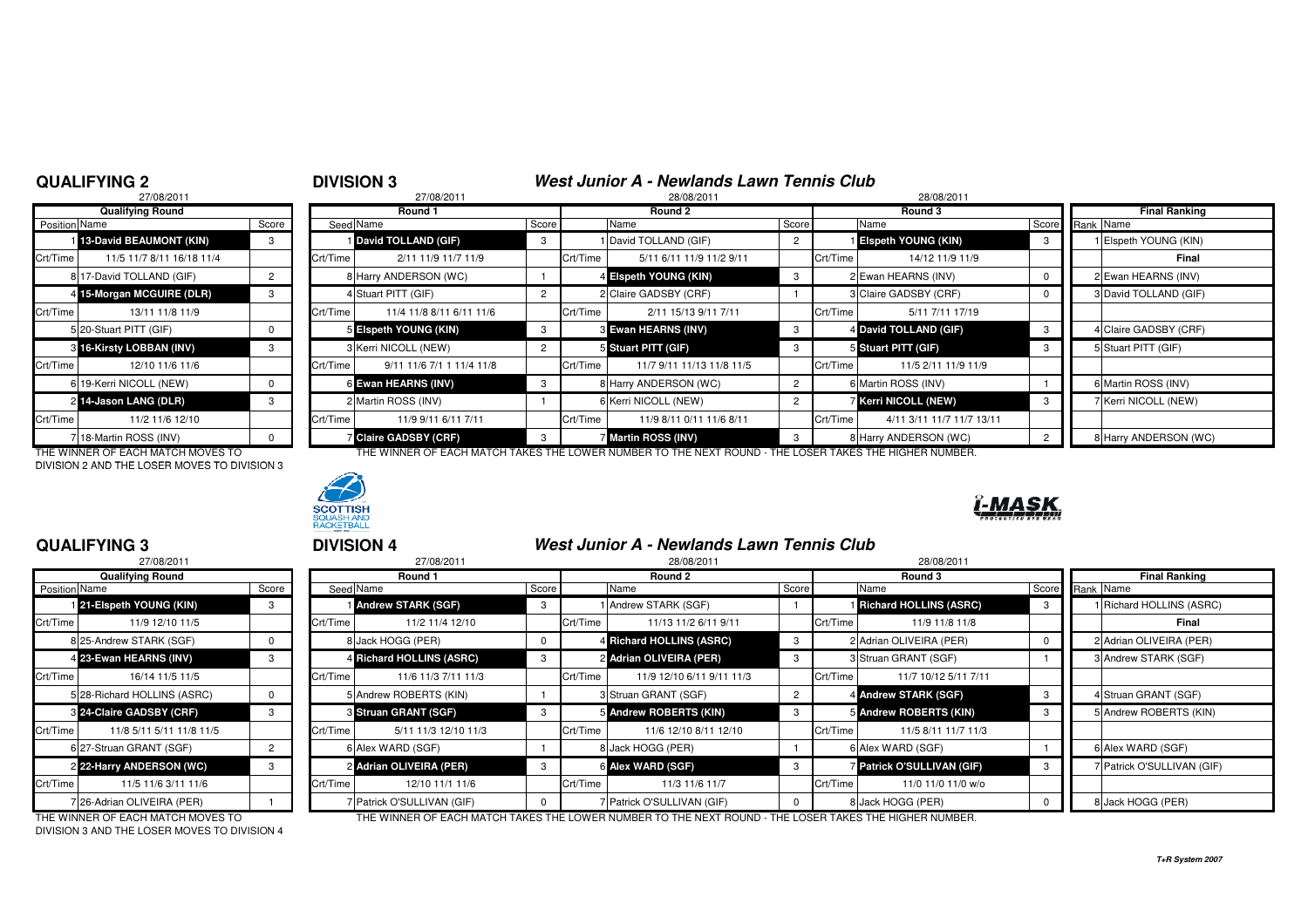### **QUALIFYING 4**

# **DIVISION 5**<br>27/08/2011<br>28/08/2011<br>28/08/2011

|               | 27/08/2011                    |                |          | 27/08/2011                |                |          | 28/08/2011                    |             | 28/08/2011 |                            |  |
|---------------|-------------------------------|----------------|----------|---------------------------|----------------|----------|-------------------------------|-------------|------------|----------------------------|--|
|               | <b>Qualifying Round</b>       |                |          | Round 1                   |                |          | Round 2                       |             |            | Round 3                    |  |
| Position Name |                               | Score          |          | Seed Name                 | Score          |          | Name                          | Score       |            | Name                       |  |
|               | 29-Andrew ROBERTS (KIN)       | 3              |          | Amy DOUGLAS (DUN)         | 0              |          | 1 Ross HENDERSON (INV)        | $\mathbf 0$ |            | <b>Andrew SORBIE (KIN)</b> |  |
| Crt/Time      | 7/11 13/11 6/11 12/10 15/13   |                | Crt/Time | 13/15 5/11 9/11           |                | Crt/Time | 5/11 5/11 8/11                |             | Crt/Time   | 11/8 5/11 11/9             |  |
|               | 833-Carrie HALLAM (ESC)       | $\overline{2}$ |          | 8 Ross HENDERSON (INV)    | 3              |          | 4 Andrew SORBIE (KIN)         | 3           |            | 2 Alasdair PROTT (INV)     |  |
|               | 4 31-Alex WARD (SGF)          | 3              |          | 4 David BRENNAN (WC)      | $\Omega$       |          | 2 Carrie HALLAM (ESC)         |             |            | 3 Carrie HALLAM (ESC)      |  |
| Crt/Time      | 11/4 11/3 11/7                |                | Crt/Time | 8/11 5/11 3/11            |                | Crt/Time | 5/11 13/11 4/11 4/11          |             | Crt/Time   | 6/11 13/11 9/11 11         |  |
|               | 5 36-David BRENNAN (WC)       | $\Omega$       |          | 5 Andrew SORBIE (KIN)     | 3              |          | <b>8 Alasdair PROTT (INV)</b> | 3           |            | 4 Ross HENDERSON (IN       |  |
|               | 332-Amy DOUGLAS (DUN)         |                |          | 3 Mark COYLE (GIF)        | $\overline{2}$ |          | 5 David BRENNAN (WC)          | 3           |            | 5 David BRENNAN (WC)       |  |
| Crt/Time      | 11/4 8/11 12/10 11/8          |                | Crt/Time | 14/12 11/5 9/11 5/11 11/7 |                | Crt/Time | 11/9 11/3 6/11 12/10          |             | Crt/Time   | 7/11 11/7 14/12 7/         |  |
|               | 6 35-Patrick O'SULLIVAN (GIF) | 3              |          | 6 Alasdair PROTT (INV)    | 3              |          | 8 Amy DOUGLAS (DUN)           |             |            | 6 Mark COYLE (GIF)         |  |
|               | 2 30-Jack HOGG (PER)          | 3              |          | 2 Carrie HALLAM (ESC)     | 3              |          | 6 Mark COYLE (GIF)            | 3           |            | 7 William PRENTICE (GA     |  |
| Crt/Time      | 11/7 11/7 11/7                |                | Crt/Time | 11/8 11/3 11/8            |                | Crt/Time | 11/0 11/0 11/0 w/o            |             | Crt/Time   | 0/11 0/11 0/11             |  |
|               | 7 34-Mark COYLE (GIF)         | $\Omega$       |          | 7 William PRENTICE (GA)   | $\Omega$       |          | 7 William PRENTICE (GA)       | $\Omega$    |            | 8 Amy DOUGLAS (DUN)        |  |

DIVISION 4 AND THE LOSER MOVES TO DIVISION 5

 $27.77$ 



| <b>Qualifying Round</b> |                               |       | Round 1  |                           | Round 2 |          |                                   | Round 3 |          |                            |                 | <b>Final Ranking</b> |                         |  |
|-------------------------|-------------------------------|-------|----------|---------------------------|---------|----------|-----------------------------------|---------|----------|----------------------------|-----------------|----------------------|-------------------------|--|
| <b>Position Name</b>    |                               | Score |          | Seed Name                 | Score   |          | Name                              | Score   |          | Name                       | Score Rank Name |                      |                         |  |
|                         | 29-Andrew ROBERTS (KIN)       |       |          | 1 Amy DOUGLAS (DUN)       |         |          | Ross HENDERSON (INV)              |         |          | <b>Andrew SORBIE (KIN)</b> |                 |                      | 1 Andrew SORBIE (KIN)   |  |
| Crt/Time                | 7/11 13/11 6/11 12/10 15/13   |       | Crt/Time | 13/15 5/11 9/11           |         | Crt/Time | 5/11 5/11 8/11                    |         | Crt/Time | 11/8 5/11 11/9 11/4        |                 |                      | Final                   |  |
|                         | 8 33-Carrie HALLAM (ESC)      |       |          | 8 Ross HENDERSON (INV)    |         |          | 4 Andrew SORBIE (KIN)             |         |          | 2 Alasdair PROTT (INV)     |                 |                      | 2 Alasdair PROTT (INV)  |  |
|                         | 4 31-Alex WARD (SGF)          |       |          | 4 David BRENNAN (WC)      |         |          | 2 Carrie HALLAM (ESC)             |         |          | 3 Carrie HALLAM (ESC)      |                 |                      | 3 Ross HENDERSON (INV)  |  |
| Crt/Time                | 11/4 11/3 11/7                |       | Crt/Time | 8/11 5/11 3/11            |         | Crt/Time | 5/11 13/11 4/11 4/11              |         | Crt/Time | 6/11 13/11 9/11 11/7 13/15 |                 |                      |                         |  |
|                         | 536-David BRENNAN (WC)        |       |          | 5 Andrew SORBIE (KIN)     |         |          | <b>&amp; Alasdair PROTT (INV)</b> |         |          | 4 Ross HENDERSON (INV)     |                 |                      | 4 Carrie HALLAM (ESC)   |  |
|                         | 332-Amy DOUGLAS (DUN)         |       |          | 3 Mark COYLE (GIF)        |         |          | <b>5</b> David BRENNAN (WC)       |         |          | David BRENNAN (WC)         |                 |                      | 5 Mark COYLE (GIF)      |  |
| Crt/Time I              | 11/4 8/11 12/10 11/8          |       | Crt/Time | 14/12 11/5 9/11 5/11 11/7 |         | Crt/Time | 11/9 11/3 6/11 12/10              |         | Crt/Time | 7/11 11/7 14/12 7/11 10/12 |                 |                      |                         |  |
|                         | 6 35-Patrick O'SULLIVAN (GIF) |       |          | 6 Alasdair PROTT (INV)    |         |          | 8 Amy DOUGLAS (DUN)               |         |          | 6 Mark COYLE (GIF)         |                 |                      | 6 David BRENNAN (WC)    |  |
|                         | 2 30-Jack HOGG (PER)          |       |          | 2 Carrie HALLAM (ESC)     |         |          | 6 Mark COYLE (GIF)                |         |          | William PRENTICE (GA)      |                 |                      | 7 Amy DOUGLAS (DUN)     |  |
| Crt/Time                | 11/7 11/7 11/7                |       | Crt/Time | 11/8 11/3 11/8            |         | Crt/Time | 11/0 11/0 11/0 w/o                |         | Crt/Time | 0/11 0/11 0/11 w/o         |                 |                      |                         |  |
|                         | 734-Mark COYLE (GIF)          |       |          | / William PRENTICE (GA)   |         |          | 7 William PRENTICE (GA)           |         |          | 8 Amy DOUGLAS (DUN)        |                 |                      | 8 William PRENTICE (GA) |  |

THE WINNER OF EACH MATCH MOVES TO THE WINNER OF EACH MATCH TAKES THE LOWER NUMBER TO THE NEXT ROUND - THE LOSER TAKES THE HIGHER NUMBER.



### **QUALIFYING 5**

|                      | 27/08/2011                        |          |          | 27/08/201              |
|----------------------|-----------------------------------|----------|----------|------------------------|
|                      | <b>Qualifying Round</b>           |          |          | Round 1                |
| <b>Position Name</b> |                                   | Score    |          | Seed Name              |
|                      | 137-Andrew SORBIE (KIN)           | 3        |          | 1 Sean KELLY (INV)     |
| Crt/Time             | 11/7 11/5 11/8                    |          | Crt/Time | 11/5 11/9 1:           |
|                      | 841-Sean KELLY (INV)              | 0        |          | 8 Tom LONERGAN (NET    |
|                      | 4 39-Alasdair PROTT (INV)         | 3        |          | 4 Fergus ANDREW (NE)   |
| Crt/Time             | 11/5 11/3 11/9                    |          | Crt/Time | $9/11$ 11/7 11/        |
|                      | 5 44-Fergus ANDREW (NEW)          | 0        |          | 5 Jamie GORDON (ASF    |
|                      | <b>8 40-William PRENTICE (GA)</b> | 3        |          | 3 Jack ORR (CRF)       |
| Crt/Time             | 11/8 11/6 11/5                    |          | Crt/Time | 11/3 8/11 8/11 1       |
|                      | 6 43-Jack ORR (CRF)               | $\Omega$ |          | 6 Emily BURNS (ALL)    |
|                      | 2 38-Ross HENDERSON (INV)         | 3        |          | 2 Tino MACKAY-PALAO    |
| Crt/Time             | 11/7 11/5 11/5                    |          | Crt/Time | 11/7 11/6 1            |
|                      | 7 42-Tino MACKAY-PALACIOS (KIN)   | $\Omega$ |          | 7 Katriona ALLEN (PER) |

|               | 27/08/2011<br>27/08/2011          |       |          |                              |       | 28/08/2011 |                                                                                                      |                |          | 28/08/2011                   |       |                      |                              |
|---------------|-----------------------------------|-------|----------|------------------------------|-------|------------|------------------------------------------------------------------------------------------------------|----------------|----------|------------------------------|-------|----------------------|------------------------------|
|               | <b>Qualifying Round</b>           |       |          | Round 1                      |       |            | Round 2                                                                                              | Round 3        |          |                              |       | <b>Final Ranking</b> |                              |
| Position Name |                                   | Score |          | Seed Name                    | Score |            | Name                                                                                                 | Score          |          | Name                         | Score | Rank Name            |                              |
|               | 137-Andrew SORBIE (KIN)           | 3     |          | <b>Sean KELLY (INV)</b>      |       |            | 1 Sean KELLY (INV)                                                                                   |                |          | <b>Jamie GORDON (ASRC)</b>   |       |                      | 1 Jamie GORDON (ASRC)        |
| Crt/Time      | 11/7 11/5 11/8                    |       | Crt/Time | 11/5 11/9 12/10              |       | Crt/Time   | 7/11 11/6 9/11 7/11                                                                                  |                | Crt/Time | 12/10 11/7 11/3              |       |                      | Final                        |
|               | 841-Sean KELLY (INV)              |       |          | 8 Tom LONERGAN (NEW)         |       |            | 4 Jamie GORDON (ASRC)                                                                                | -3             |          | 2 Tino MACKAY-PALACIOS (KIN) |       |                      | 2 Tino MACKAY-PALACIOS (KIN) |
|               | 4 39-Alasdair PROTT (INV)         | 3     |          | 4 Fergus ANDREW (NEW)        |       |            | 2 Tino MACKAY-PALACIOS (KIN)                                                                         | 3              |          | 3 Jack ORR (CRF)             |       |                      | 3 Sean KELLY (INV)           |
| Crt/Time      | 11/5 11/3 11/9                    |       | Crt/Time | 9/11 11/7 11/9 11/8          |       | Crt/Time   | 10/12 11/4 11/4 11/9                                                                                 |                | Crt/Time | 3/11 3/11 3/11               |       |                      |                              |
|               | 5 44-Fergus ANDREW (NEW)          |       |          | 5 Jamie GORDON (ASRC)        |       |            | 3 Jack ORR (CRF)                                                                                     |                |          | 4 Sean KELLY (INV)           | -3    |                      | 4 Jack ORR (CRF)             |
|               | <b>8 40-William PRENTICE (GA)</b> | 3     |          | <b>3 Jack ORR (CRF)</b>      |       |            | 5 Fergus ANDREW (NEW)                                                                                | -3             |          | 5 Fergus ANDREW (NEW)        |       |                      | 5 Fergus ANDREW (NEW)        |
| Crt/Time      | 11/8 11/6 11/5                    |       | Crt/Time | 11/3 8/11 8/11 11/3 11/8     |       | Crt/Time   | 11/8 11/7 4/11 11/7                                                                                  |                | Crt/Time | SUN-14:15-3                  |       |                      |                              |
|               | 6 43-Jack ORR (CRF)               |       |          | 6 Emily BURNS (ALL)          |       |            | 8 Tom LONERGAN (NEW)                                                                                 |                |          | 6 Emily BURNS (ALL)          |       |                      | 6 Emily BURNS (ALL)          |
|               | 2 38-Ross HENDERSON (INV)         | 3     |          | 2 Tino MACKAY-PALACIOS (KIN) |       |            | 6 Emily BURNS (ALL)                                                                                  | 3              |          | 7 Katriona ALLEN (PER)       |       |                      | 7 Tom LONERGAN (NEW)         |
| Crt/Time      | 11/7 11/5 11/5                    |       | Crt/Time | 11/7 11/6 11/5               |       | Crt/Time   | 5/11 11/5 11/9 7/11 11/5                                                                             |                | Crt/Time | 9/11 8/11 7/11               |       |                      |                              |
|               | 742-Tino MACKAY-PALACIOS (KIN)    |       |          | 7 Katriona ALLEN (PER)       |       |            | 7 Katriona ALLEN (PER)                                                                               | $\overline{2}$ |          | 8 Tom LONERGAN (NEW)         |       |                      | 8 Katriona ALLEN (PER)       |
|               | THE WINNER OF EACH MATCH MOVES TO |       |          |                              |       |            | THE WINNER OF EACH MATCH TAKES THE LOWER NUMBER TO THE NEVT ROUND. THE LOSER TAKES THE HIGHER NUMBER |                |          |                              |       |                      |                              |

DIVISION 5 AND THE LOSER MOVES TO DIVISION 6

THE WINNER OF EACH MATCH MOVES TO THE WINNER OF EACH MATCH TAKES THE LOWER NUMBER TO THE NEXT ROUND - THE LOSER TAKES THE HIGHER NUMBER.

**T+R System 2007**